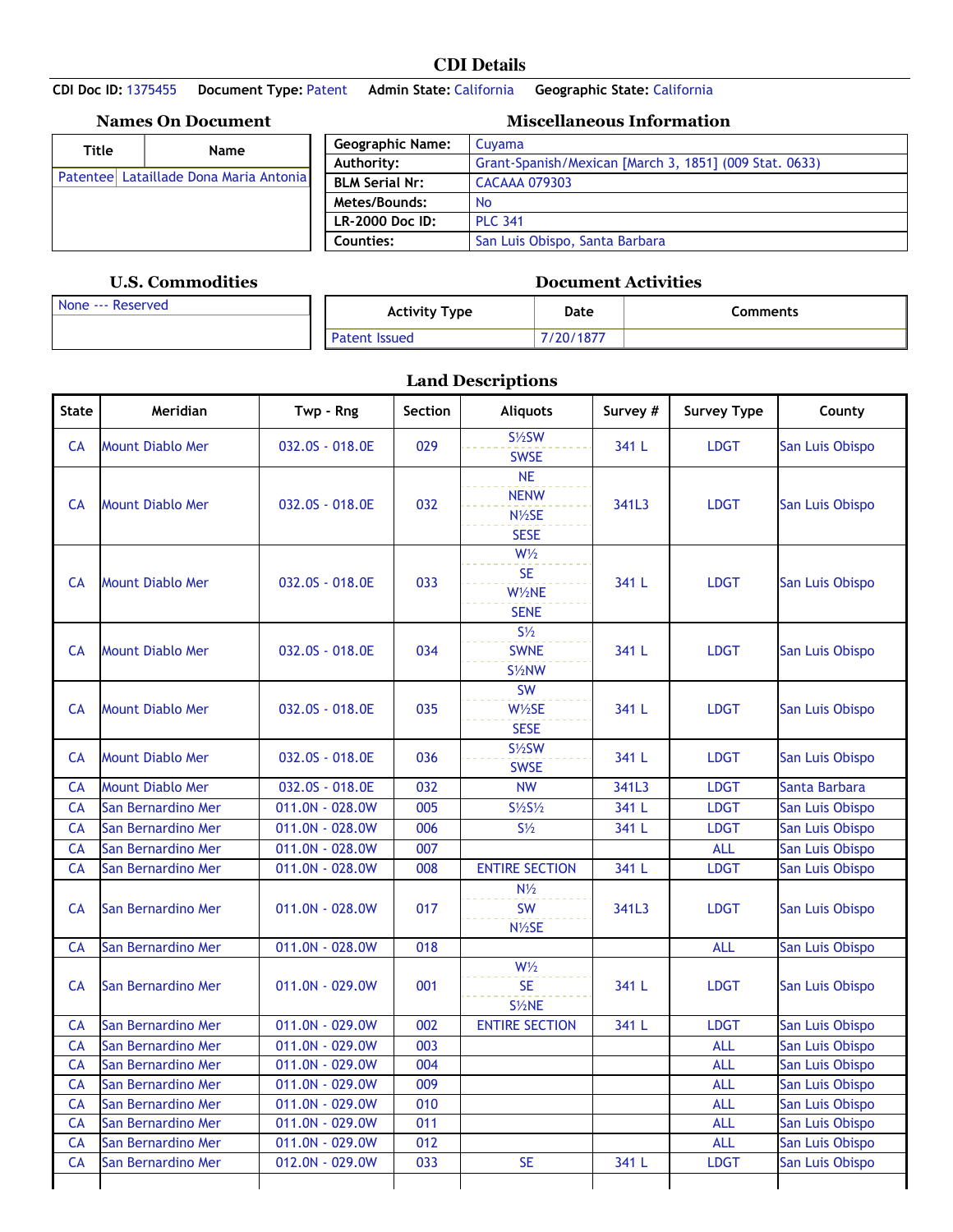| <b>CA</b> | San Bernardino Mer | 012.0N - 029.0W              | 034 | <b>SW</b>                                                                          | 341 L | <b>LDGT</b> | San Luis Obispo |
|-----------|--------------------|------------------------------|-----|------------------------------------------------------------------------------------|-------|-------------|-----------------|
| <b>CA</b> | San Bernardino Mer | 012.0N - 029.0W              | 035 | $S\frac{1}{2}SE$<br>$S\frac{1}{2}SW$                                               | 341 L | <b>LDGT</b> | San Luis Obispo |
|           |                    |                              |     | $W\frac{1}{2}$                                                                     |       |             |                 |
| <b>CA</b> | San Bernardino Mer | 012.0N - 030.0W              | 025 | <b>SE</b><br>W1/2NE<br><b>SENE</b>                                                 | 341 L | <b>LDGT</b> | San Luis Obispo |
| <b>CA</b> | San Bernardino Mer | 012.0N - 030.0W              | 026 | <b>ENTIRE SECTION</b>                                                              | 341L3 | <b>LDGT</b> | San Luis Obispo |
| CA        | San Bernardino Mer | 012.0N - 030.0W              | 027 |                                                                                    |       | <b>ALL</b>  | San Luis Obispo |
| <b>CA</b> | San Bernardino Mer | 012.0N - 030.0W              | 028 | <b>NE</b><br>N <sup>1</sup> / <sub>2</sub> NW<br><b>SENW</b>                       | 341L3 | <b>LDGT</b> | San Luis Obispo |
| <b>CA</b> | San Bernardino Mer | 012.0N - 030.0W              | 035 |                                                                                    |       | <b>ALL</b>  | San Luis Obispo |
| CA        | San Bernardino Mer | 012.0N - 030.0W              | 036 |                                                                                    |       | <b>ALL</b>  | San Luis Obispo |
| <b>CA</b> | San Bernardino Mer | 011.0N - 028.0W              | 017 | $S\frac{1}{2}SW$<br><b>NESW</b><br><b>SE</b>                                       | 341L3 | <b>LDGT</b> | Santa Barbara   |
| <b>CA</b> | San Bernardino Mer | 011.0N - 028.0W              | 018 |                                                                                    |       | <b>ALL</b>  | Santa Barbara   |
| CA        | San Bernardino Mer | 011.0N - 028.0W              | 019 |                                                                                    |       | <b>ALL</b>  | Santa Barbara   |
| CA        | San Bernardino Mer | 011.0N - 028.0W              | 020 | <b>ENTIRE SECTION</b>                                                              | 341 L | <b>LDGT</b> | Santa Barbara   |
| CA        | San Bernardino Mer | 011.0N - 028.0W              | 029 | <b>ENTIRE SECTION</b>                                                              | 341 L | <b>LDGT</b> | Santa Barbara   |
| CA        | San Bernardino Mer | 011.0N - 028.0W              | 030 |                                                                                    |       | <b>ALL</b>  | Santa Barbara   |
| <b>CA</b> | San Bernardino Mer | 011.0N - 028.0W              | 031 | <b>NE</b><br>N <sup>1</sup> / <sub>2</sub> NW                                      | 341 L | <b>LDGT</b> | Santa Barbara   |
| <b>CA</b> | San Bernardino Mer | 011.0N - 028.0W              | 032 | $N\frac{1}{2}$<br><b>SE</b><br>N <sub>1/2</sub> SW                                 | 341 L | <b>LDGT</b> | Santa Barbara   |
| <b>CA</b> | San Bernardino Mer | 011.0N - 029.0W              | 009 |                                                                                    |       | <b>ALL</b>  | Santa Barbara   |
| <b>CA</b> | San Bernardino Mer | 011.0N - 029.0W              | 010 |                                                                                    |       | <b>ALL</b>  | Santa Barbara   |
| CA        | San Bernardino Mer | 011.0N - 029.0W              | 011 |                                                                                    |       | <b>ALL</b>  | Santa Barbara   |
| CA        | San Bernardino Mer | 011.0N - 029.0W              | 012 |                                                                                    |       | <b>ALL</b>  | Santa Barbara   |
| <b>CA</b> | San Bernardino Mer | 011.0N - 029.0W              | 013 |                                                                                    |       | <b>ALL</b>  | Santa Barbara   |
| CA        | San Bernardino Mer | 011.0N - 029.0W              | 014 |                                                                                    |       | <b>ALL</b>  | Santa Barbara   |
| CA        | San Bernardino Mer | $\overline{011.0N} - 029.0W$ | 015 |                                                                                    |       | <b>ALL</b>  | Santa Barbara   |
| CA        | San Bernardino Mer | 011.0N - 029.0W              | 016 | $E\frac{1}{2}$                                                                     | 341 L | <b>LDGT</b> | Santa Barbara   |
| <b>CA</b> | San Bernardino Mer | 011.0N - 029.0W              | 022 | <b>NE</b><br>N <sub>1/2</sub> NW<br><b>SENW</b><br>$N\frac{1}{2}SE$<br><b>SESE</b> | 341 L | <b>LDGT</b> | Santa Barbara   |
| <b>CA</b> | San Bernardino Mer | 011.0N - 029.0W              | 023 | <b>ENTIRE SECTION</b>                                                              | 341 L | <b>LDGT</b> | Santa Barbara   |
| <b>CA</b> | San Bernardino Mer | 011.0N - 029.0W              | 024 |                                                                                    |       | <b>ALL</b>  | Santa Barbara   |
| <b>CA</b> | San Bernardino Mer | $011.0N - 029.0W$            | 025 | $N\frac{1}{2}$<br><b>SE</b><br>$N\frac{1}{2}SW$                                    | 341 L | <b>LDGT</b> | Santa Barbara   |
| <b>CA</b> | San Bernardino Mer | 011.0N - 029.0W              | 026 | <b>NE</b><br>N <sup>1</sup> / <sub>2</sub> NW<br><b>NESE</b>                       | 341 L | <b>LDGT</b> | Santa Barbara   |
| <b>CA</b> | San Bernardino Mer | 011.0N - 030.0W              | 001 | <b>ENTIRE SECTION</b>                                                              | 341 L | <b>LDGT</b> | Santa Barbara   |
| <b>CA</b> | San Bernardino Mer | 011.0N - 030.0W              | 002 | $N\frac{1}{2}$<br>$N\frac{1}{2}SE$<br><b>SESE</b>                                  | 341 L | <b>LDGT</b> | Santa Barbara   |
| <b>CA</b> | San Bernardino Mer | 011.0N - 030.0W              | 003 | <b>NENE</b>                                                                        | 341 L | <b>LDGT</b> | Santa Barbara   |
| <b>CA</b> | San Bernardino Mer | 011.0N - 030.0W              | 012 | <b>NE</b><br>N <sub>1/2</sub> NW<br><b>SENW</b><br>N <sub>1/2</sub> SE<br>W1/2SW   | 341 L | <b>LDGT</b> | Santa Barbara   |
|           |                    |                              |     |                                                                                    |       |             |                 |